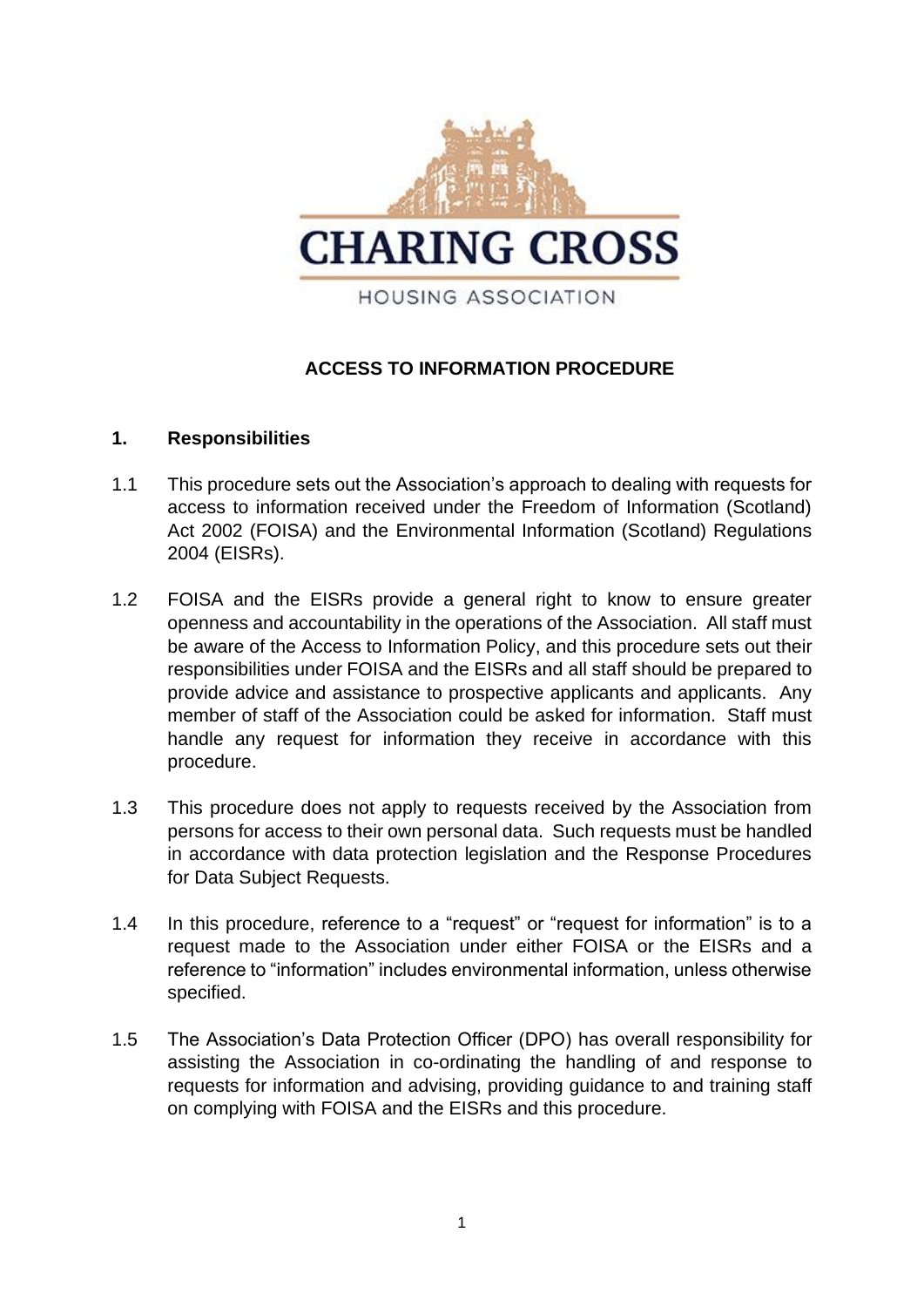- 1.6 Line managers are responsible for raising awareness of this procedure and ensuring that the staff they manage are aware of what to do if they receive a request for information directly.
- 1.7 All staff must be aware of and comply with this procedure when assisting the DPO in handling and responding to requests for information and must immediately forward any request for information received by them to the DPO to acknowledge and process. If staff have any questions or comments about the content of this procedure or if they need further information, they should contact the DPO.

# **2. Principles**

- 2.1 The Association will handle requests for information in accordance with legal requirements and best practice, including the guidance contained within the Scottish Ministers' Code of Practice on the Discharge of Functions by Public Authorities issued under Section 60 of FOISA and the briefings and decisions issued by the Scottish Information Commissioner (SIC).
- 2.2 Where possible, the Association will publicly demonstrate its commitment to access to information by regularly and proactively making information available via its publication scheme.
- 2.3 The Association will provide advice and assistance to prospective applicants and applicants throughout the lifecycle of handling and responding to requests for information.
- 2.4 All staff are responsible for providing prospective applicants and applicants with information about their right to know, to outline the key points of FOISA and the EISRs to them and inform them of how to request information.
- 2.5 The Association will handle all requests in an "applicant blind" manner i.e. in a way that does not take the identity of the person requesting the information into account when handling and responding to the request.
- 2.6 The Association will respond to requests as promptly as possible and will only use the maximum period for response and issue a fees notice to an applicant for access in circumstances where this is strictly necessary.
- 2.7 The Association will interpret exemptions contained within FOISA and exceptions contained within the EISRs in a narrow manner with a view to favouring disclosure of information, where possible, and will not unduly restrict access to information and will fully explain to the applicant why an exemption or exception has been applied.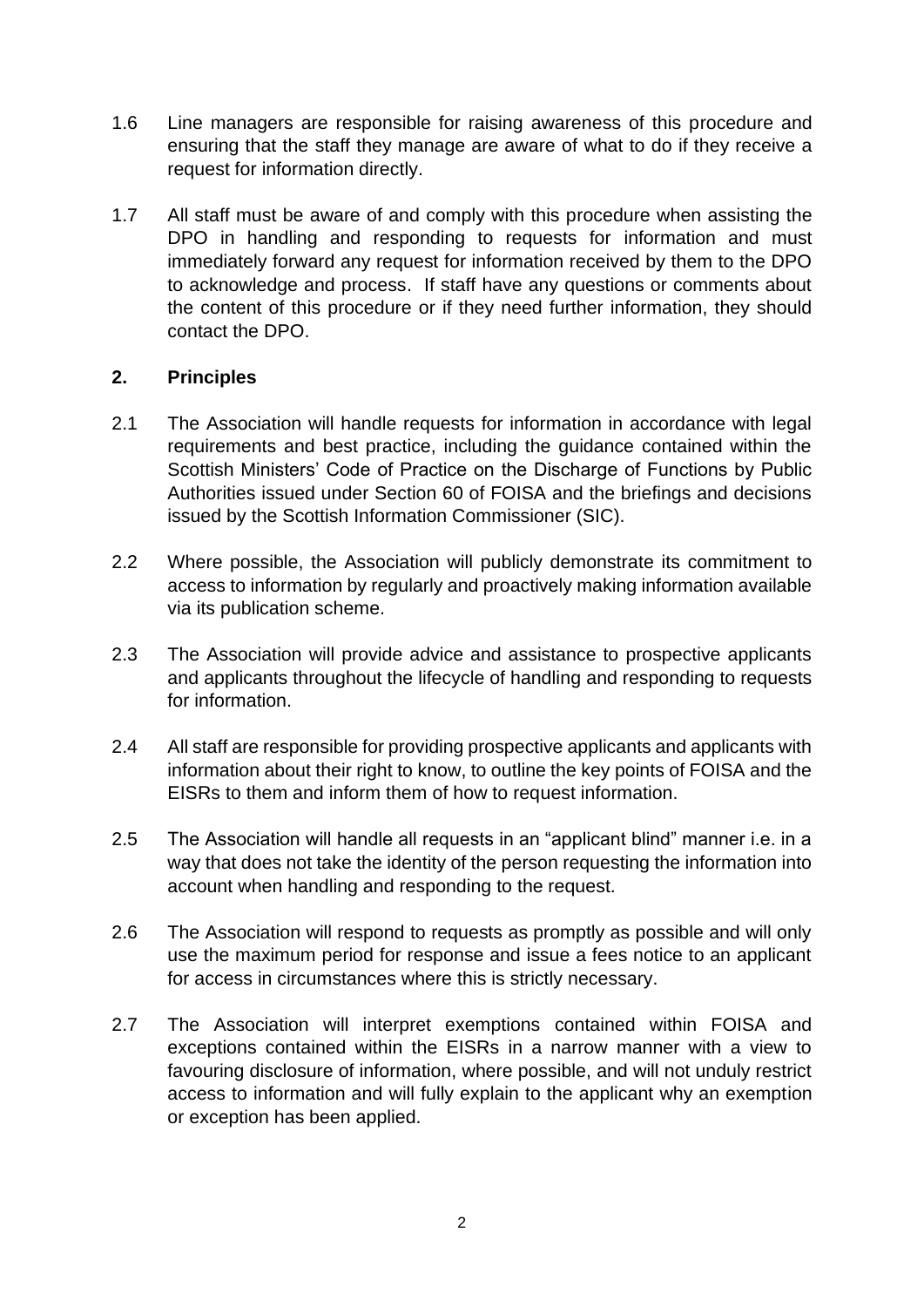- 2.8 All staff are responsible for recognising and responding to requests for information, to undertake full and proper documented searches for information relevant to requests and to assist the Data Protection Officer (DPO) in handling and responding to requests in all respects.
- 2.9 Staff will configure their "out of office" settings on their e-mail account and telephone voicemail messages to include an appropriate notification for making requests to an alternative member of staff in their absence from the office. This may be the DPO, although requests may be made to any member of staff.
- 2.10 The DPO will provide staff with regular and role-specific training on FOISA, the EISRs, this procedure and emerging best practice. All new staff will be provided with training on FOISA and the EISRs as part of the induction process.

## **3. Handling requests for information**

- 3.1 Staff, particularly those on the frontline (who are likely to be the initial recipients of the majority of requests for information made to the Association), are responsible in the first instance for deciding if a request is:
	- 3.1.1 a "business as usual" request, for example, to find out the status of a housing application or repair, for a copy of a housing application form or to enquire about the Association's office opening hours;
	- 3.1.2 a complaint against the Association or a member of its staff; or
	- 3.1.3 a FOISA or EISRs request.
- 3.2 All FOISA and EISRs requests must be sent to the DPO on receipt of the request, unless the information is available through the publication scheme – in which case, staff should direct the applicant to the publication scheme or provide the applicant with a copy of the published information, if the applicant does not have access to the Internet. If staff are uncertain of how to categorise a request, they should seek advice from the DPO.
- 3.3 The DPO will decide if a request is a FOISA or EISRs request and, if so, verify that it includes the necessary particulars to make the request valid. If it does not, the DPO will liaise with the applicant to validate the request by providing appropriate advice and assistance.
- 3.4 Once the request has been validated, the DPO will:
	- 3.4.1 log the request and assign it a reference number;
	- 3.4.2 issue an acknowledgement of the request to the applicant, including the reference number, details of the information requested (to allow the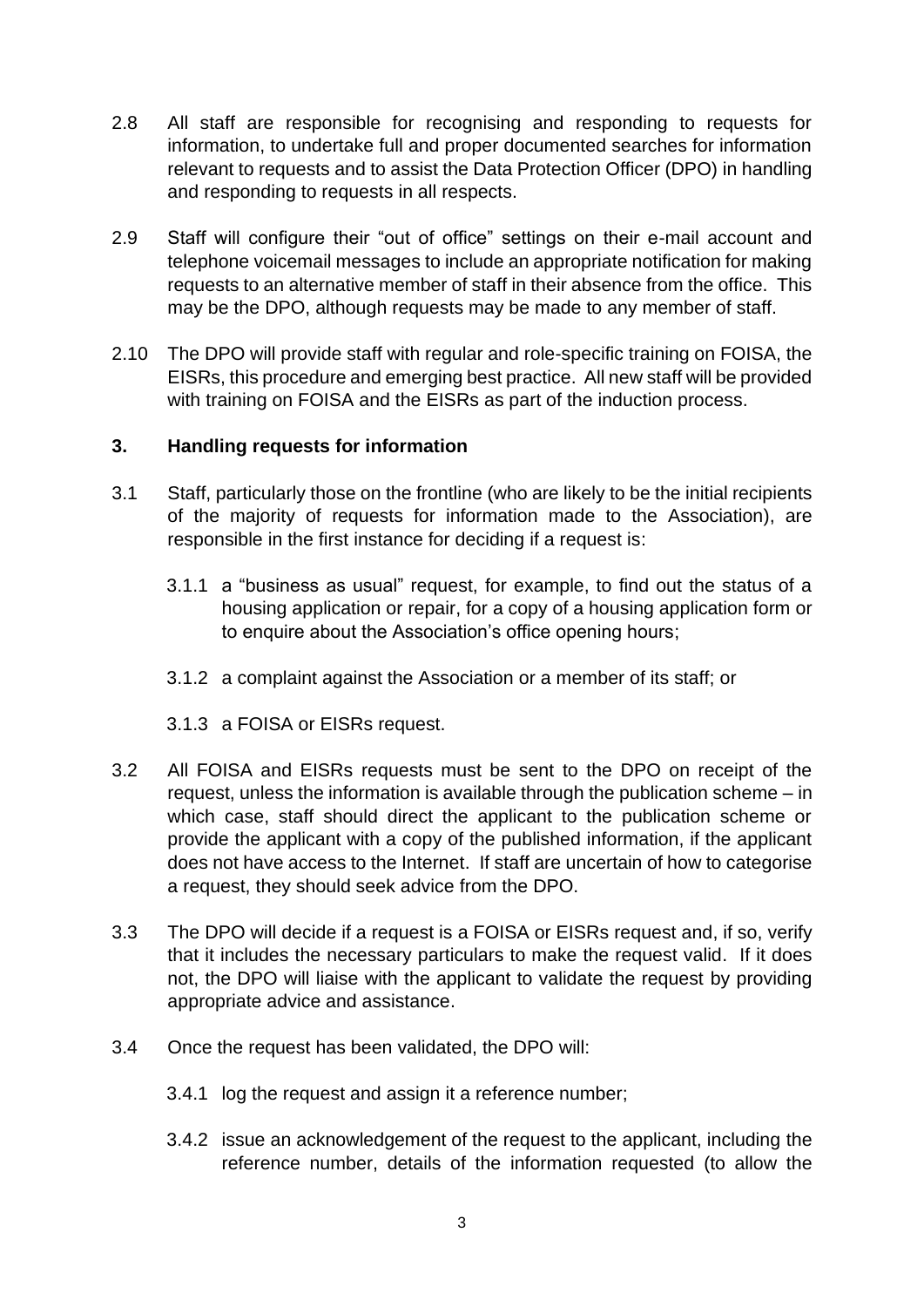applicant to check and correct it if staff or the DPO have misinterpreted the request), whether the request will be processed as a FOISA or EISRs request and the deadline by which the applicant should expect to receive a response; and

- 3.4.3 direct staff to search for and collate information relevant to the request across the Association's document management systems, e-mail accounts, mobile devices, social media accounts, website(s), paper files and loose-leaf papers, such as notebooks and papers within filing trays. The DPO may also direct staff to search for and produce relevant information within personal devices, personal e-mail accounts and personal storage facilities (such as their personal iCloud, Dropbox and Microsoft OneDrive accounts), if staff have used these for the purposes of the Association's business. Where information relevant to the request is held on behalf of the Association by a third party, such as a contractor, consultant or professional adviser, then staff must contact the third party to retrieve the information.
- 3.5 Once any relevant information has been collated, staff must send it to the DPO within 10 working days of the DPO's request. Staff may highlight their comments, suggestions or concerns when providing the information to the DPO, for example, in relation to its sensitivity or confidentiality, but staff must not remove any information before providing it. Alternatively, if the Association does not hold information relevant to the request, staff must confirm this to the DPO. On receipt of the collated information, the DPO will review it and respond to the applicant's request for information.

# **4. Responding to requests for information**

- 4.1 The DPO will respond to the applicant in one of the following ways:
	- 4.1.1 issue a fee notice to the applicant, requiring payment of a fee before information will be disclosed to the applicant. The fees notice will include a detailed breakdown of the costs, with the fee charged to the applicant being calculated in accordance with the Access to Information Charging Statement. The DPO will, where possible and appropriate, provide the applicant with advice and assistance to help narrow the request and reduce the costs (and therefore the fee) associated with handling and responding to the request prior to issuing the fees notice. The Association is not required to disclose the information to the applicant, unless the fee is duly paid within 3 months, beginning with the day on which the fees notice is issued to the applicant. The DPO will issue regular payment reminders to the applicant but if the applicant does not pay the fees notices within this timescale, the DPO will cancel the request and the applicant will be required to make a new request to the Association after the 3 month period;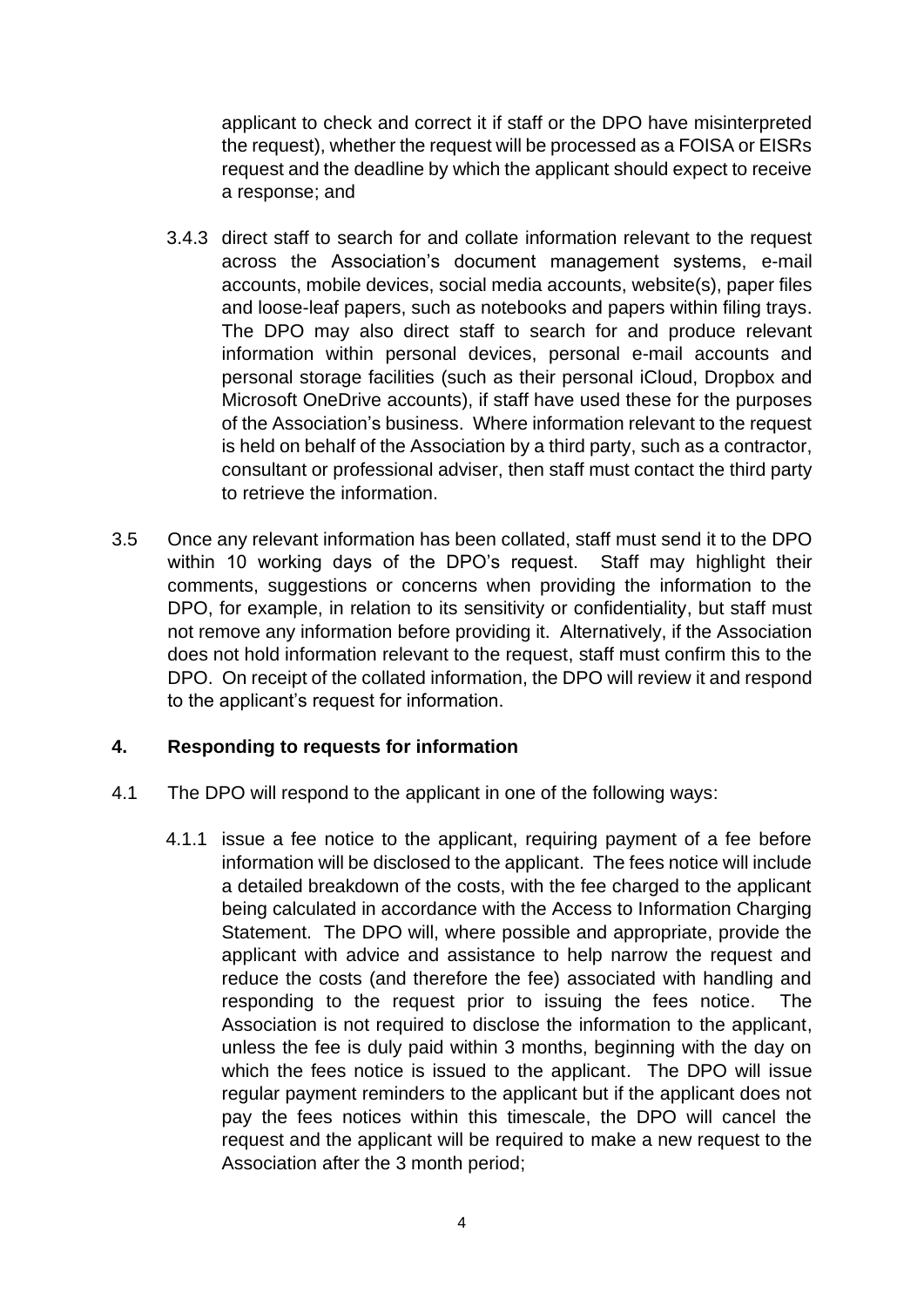- 4.1.2 disclose a copy of the requested information in permanent form or other form acceptable to the applicant. The information disclosed must be the information as it existed as at the date of receipt of the request, although routine updates to the information may be included, if the updates would have been made, irrespective of receipt of the request. If the applicant has expressed a preference as to the format in which the applicant wishes to receive the information, the Association must comply with the preference, unless it would not be reasonably practicable to do so in the circumstances. As part of this, the Association may take into consideration the cost of complying with the applicant's preference, for example, it is more cost effective for the Association to provide a large document in electronic format than hard copy;
- 4.1.3 provide a summary or digest of the requested information to the applicant;
- 4.1.4 provide the applicant with an opportunity to inspect the information at the Association's office or other location;
- 4.1.5 direct the applicant to the publication scheme, if the requested information is available through the scheme (and if the applicant has not already been directed to the scheme by staff at first instance);
- 4.1.6 confirm to the applicant that the Association does not hold the requested information. If the Association is aware that the information is held by another Scottish public authority, then the Association should direct the applicant to the other authority (in the case of a FOISA request only) or offer to transfer the request to the other authority (in the case of an EISRs request only);
- 4.1.7 neither confirm nor deny that the Association holds the information where to reveal that the information exists or is held would be contrary to the public interest;
- 4.1.8 partially or fully refuse the request on the basis that some or all of the requested information is exempt or except from disclosure under FOISA or the EISRs, respectively;
- 4.1.9 refuse the request on the basis that it is a vexatious request. The request, not the applicant, must be vexatious for it to be considered as such. A burdensome and time-consuming request that involves an unreasonable diversion of human and financial resources away from the Association's core activities towards handling the request, a request with no serious purpose or value or a request that is intended to cause distress or annoyance to a member of staff may be vexatious, however,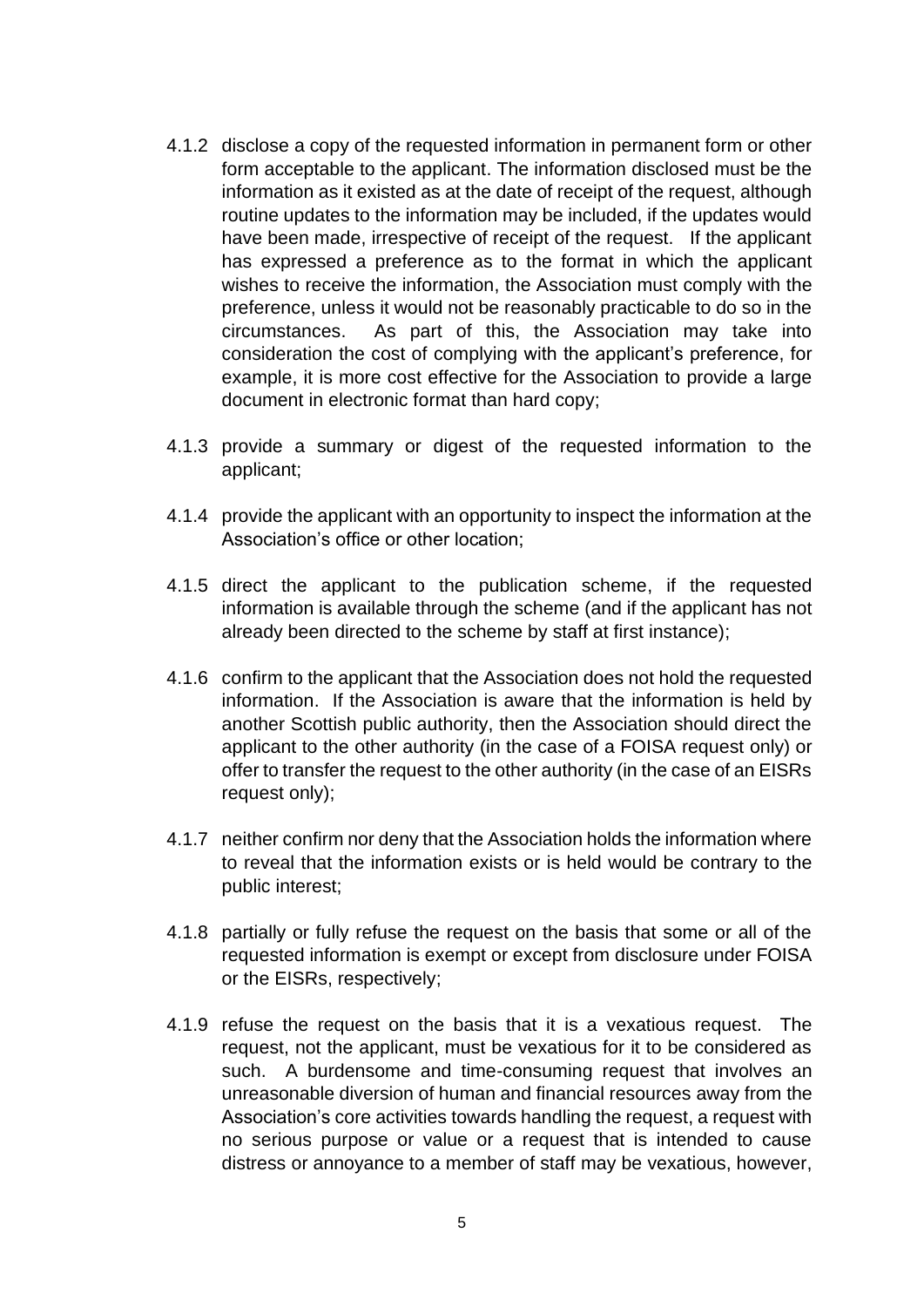staff must first seek advice from the DPO before deciding whether a request is vexatious;

- 4.1.10 refuse the request on the ground that it is a repeat request. A repeat request is where the Association has already complied with a request from the applicant, the applicant has subsequently made a request which is identical or substantially similar to the previous request and a reasonable period of time has not elapsed between the making of the previous request and the subsequent request; or
- 4.1.11 refuse the request (in the case of a FOISA request only) on the grounds of excessive cost of compliance where the cost to the Association of handling and responding to the request would exceed the £600 threshold. The Association will provide what it can to the applicant within the threshold rather than refusing the request outright. If the request is an EISRs request, it cannot be refused by the Association on this basis. The Association will calculate the cost of complying with requests in accordance with the procedure outlined in the Access to Information Charging Statement.
- 4.2 In all of the above cases, the response to the applicant must include the following details:
	- 4.2.1 the Association's procedure for dealing with complaints about the handling by it of requests for information;
	- 4.2.2 the right of the applicant to require the Association to review the Association's decision on the handling of and response to the request; and
	- 4.2.3 the right of the applicant to apply to the SIC for a decision on the Association's handling of and response to the request.

### **5. Exemptions and exceptions from disclosure of information**

- 5.1 The FOISA exemptions are listed in Appendix 1 to this procedure and the EISRs exceptions are listed in Appendix 2. In applying the exemptions, the Association will:
	- 5.1.1 explain to the applicant that it holds the requested information, specify what exemption has been applied and detail the reasons as to why it has been applied. In the case of non-absolute exemptions, an analysis of the relevant public interest test considerations and why the Association considers that the public interest in maintaining the exemption outweighs that in the disclosure of the information, will also be provided. If the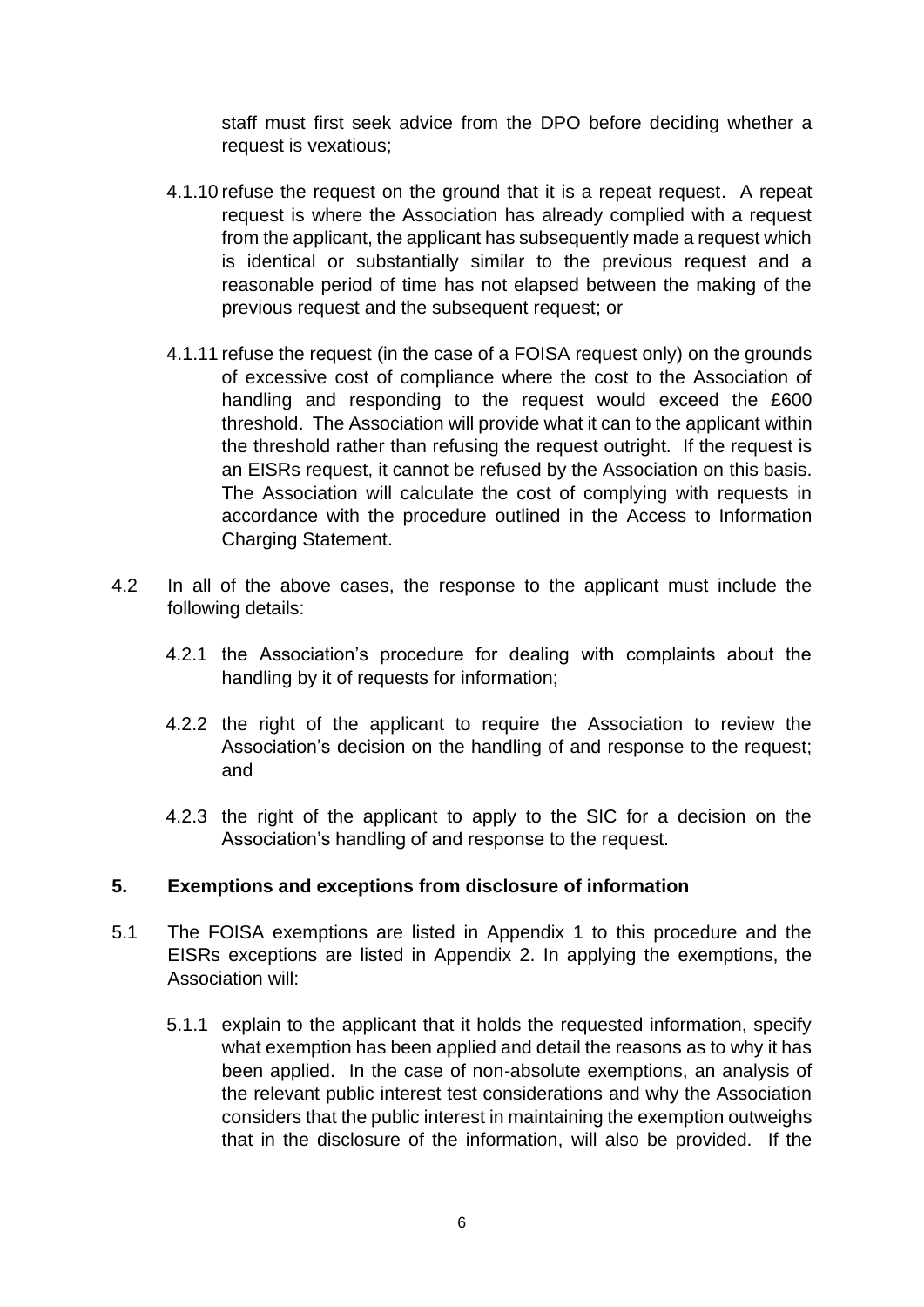exemption incorporates a harm test, the Association will highlight how and why the harm is real or likely;

- 5.1.2 apply a presumption in favour of disclosure and any exemptions that the Association wishes to rely upon in partially or fully refusing a request for information will be interpreted narrowly. If an exemption applies, the Association will redact only the exempt information and not withhold the full document in which the information is contained;
- 5.1.3 consider the content of the information instead of any markings that have been applied to the information in deciding whether it is exempt from disclosure. For example, the fact that information has been described or marked as "confidential" or otherwise similarly classified does not automatically render that information as such. Advice will be obtained from the DPO in each case;
- 5.1.4 have due regard to the requirements of data protection law where the information requested by the applicant includes the personal data of the staff or other third parties. In particular, the Association will seek to balance fairness towards the staff and third parties against the legitimate interests of the applicant in having access to the information. In the interests of transparency and openness, the Association may disclose personal data relating to the professional life of senior staff, such as qualifications and particulars of remuneration, but the personal data of other staff, who do not have the same level of seniority, responsibility or public accountability, may not be disclosed without first seeking their specific consent – which consent staff will be entitled to refuse. Advice on the interface between FOISA or the EISRs on the one hand and data protection on the other must be sought from the DPO in each case;
- 5.1.5 where the information requested by the applicant concerns a third party, such as the commercial information of a contractor provided as part of a tender submitted to the Association or available to the Association as part of its day-to-day interactions with the contractor, the Association may consult with the third party to seek its views on disclosure and any resultant harm that may arise. The Association will not disclose the identity of the applicant to the third party and will undertake the consultation as soon as possible following receipt of the request to allow the third party to submit its views and the Association to consider them and respond to the applicant in accordance with the relevant timescales. Ultimately, the decision as to whether information is to be disclosed to the applicant is for the Association and the views of any such third party will not be binding on the Association in any circumstances, although they may be instructive. The Association will take steps to inform contractors and prospective contractors of the possibility of the disclosure of their information in response to a request for information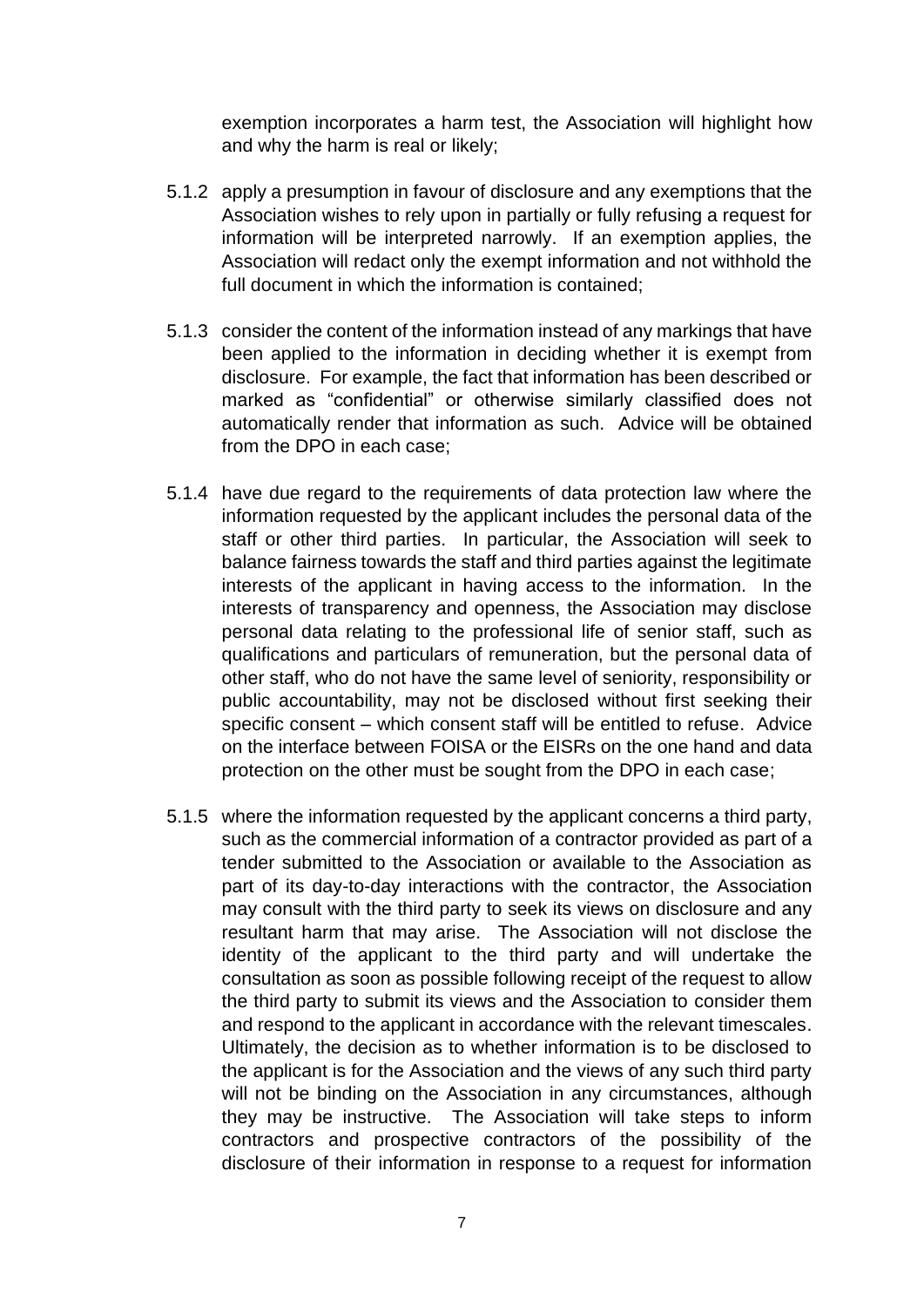by, for example, including an appropriate provision in a commercial contract with them or as part of the tender documentation. The Association will not, however, include contract provisions which attempt to restrict the disclosure of information by the Association relating to the third party. The Association will be responsible for determining at its sole discretion whether the information that it holds is exempt from disclosure under FOISA or the EISRs; and

5.1.6 inform the applicant that information disclosed by the Association in response to a request for information may be subject to copyright belonging either to the Association or a third party from whom the Association has obtained the information (such as a consultant or professional adviser) or from whom the Association has licensed use of the information. The applicant will also be informed that the information disclosed by the Association to the applicant may only be used by the applicant for personal use or for other uses permitted by copyright legislation, with all other uses being prohibited, unless the applicant first seeks the Association's or third party's express permission to the proposed use(s).

## **6. Reviews and the SIC**

- 6.1 If an applicant is in any way dissatisfied with the way in which their request for information has been handled and responded to by the Association (including where the Association failed to respond at first instance), the applicant may require the Association to review its handling and response to the request. An applicant may not require a review where the original request for information was vexatious or a repeat request or where the requirement for review is itself vexatious. The Association will issue a notice to this effect to an applicant requesting a review in these circumstances, setting out the applicant's rights to apply to the SIC and to thereafter appeal against a decision by the SIC to the Court of Session on a point of law.
- 6.2 The applicant may require a review within 40 working days either after the end of the period for responding to the request (where the Association did not respond) or following receipt by the applicant of the Association's response. The applicant must explain the dissatisfaction with the Association's original handling and response, although the applicant does not specifically need to mention the requirement for a review.
- 6.3 Where the applicant is requiring a review on the basis that the Association failed to respond to the applicant at first instance, the requirement for review will normally be regarded by the Association as a new request, with a separate entitlement to require a review following on from this.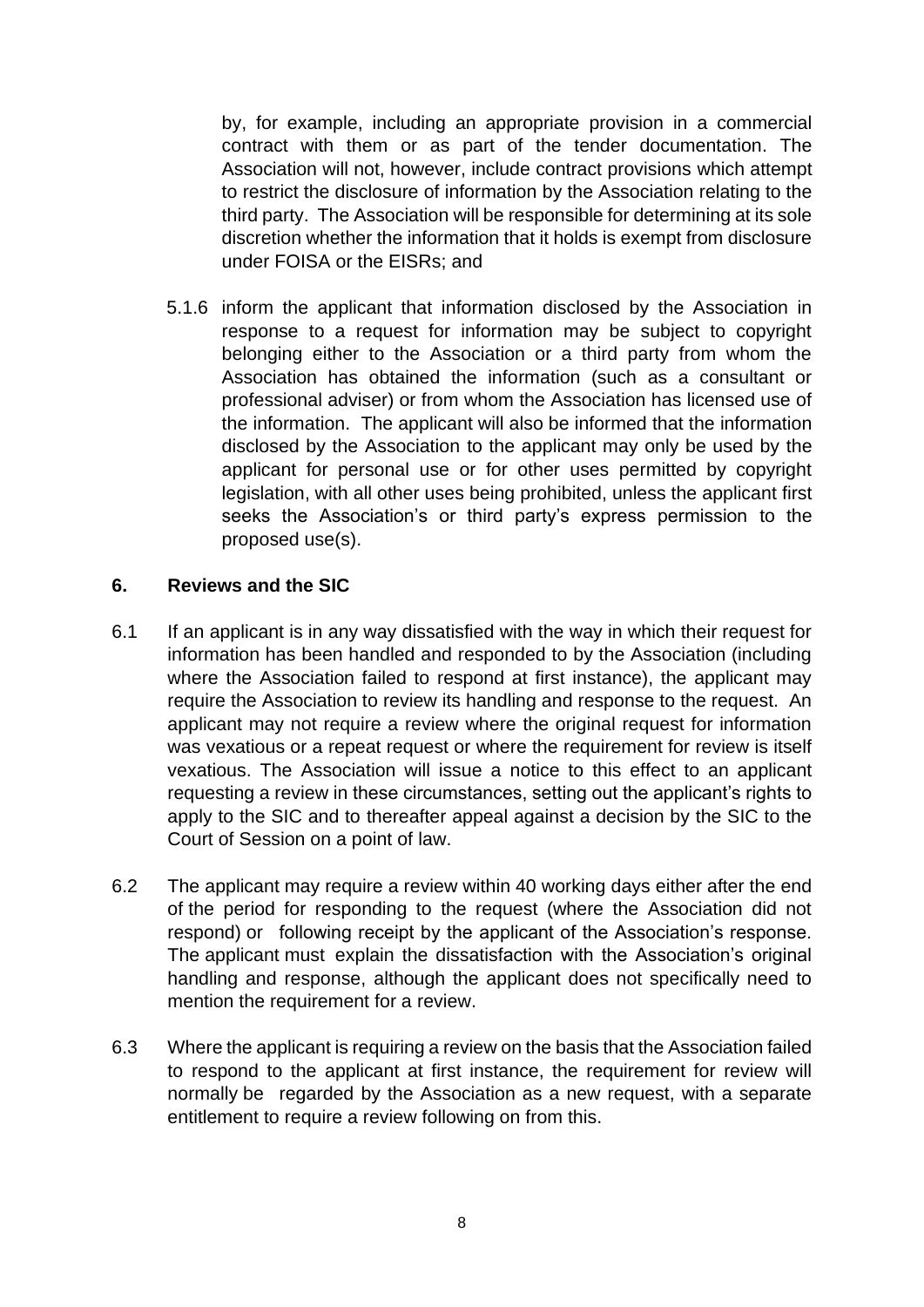- 6.4 The DPO will acknowledge the requirement for review and confirm the deadline for completing the review to the applicant. The DPO will also assign the review a reference number and log it and provide the applicant with the reference number.
- 6.5 The review will be undertaken by a member of staff (the reviewer) other than the DPO, who was involved in the handling of and response to the original request, to ensure that the review process is:
	- 6.5.1 fair and impartial and a fresh opportunity for the Association to reconsider the request;
	- 6.5.2 able to arrive at a different decision on the request, if appropriate; and
	- 6.5.3 simple and able to reach an outcome promptly within 20 working days of receipt of the requirement for review.
- 6.6 The DPO may, however, provide advice, guidance and support to the reviewer if this is necessary to assist the reviewer in understanding the underlying reasons for the Association's response to the original request, including the sensitivity of, and any comments on, the information requested. The DPO may not seek to influence the reviewer or the decision to be reached by the reviewer. The reviewer will keep records of the discussions between the reviewer and the DPO to ensure the impartiality of the review for audit trail purposes.
- 6.7 The reviewer may undertake new searches for the requested information and may contact the applicant and provide advice and assistance to clarify the requirement for review.
- 6.8 The review may result in the Association:
	- 6.8.1 confirming the Association's original decision on the request, with or without such modifications as it considers appropriate;
	- 6.8.2 substituting another decision for the Association's original decision by partially or fully releasing information to the applicant that was initially withheld from disclosure; or
	- 6.8.3 taking a decision on the request where the basis for the applicant's requirement for review is that the Association did not respond to the original request.
- 6.9 The reviewer will issue a notice to the applicant setting out the Association's decision on the requirement for review, the applicant's rights to apply to the SIC and to thereafter appeal against a decision by the SIC to the Court of Session on a point of law. The Association may also include an apology, if appropriate.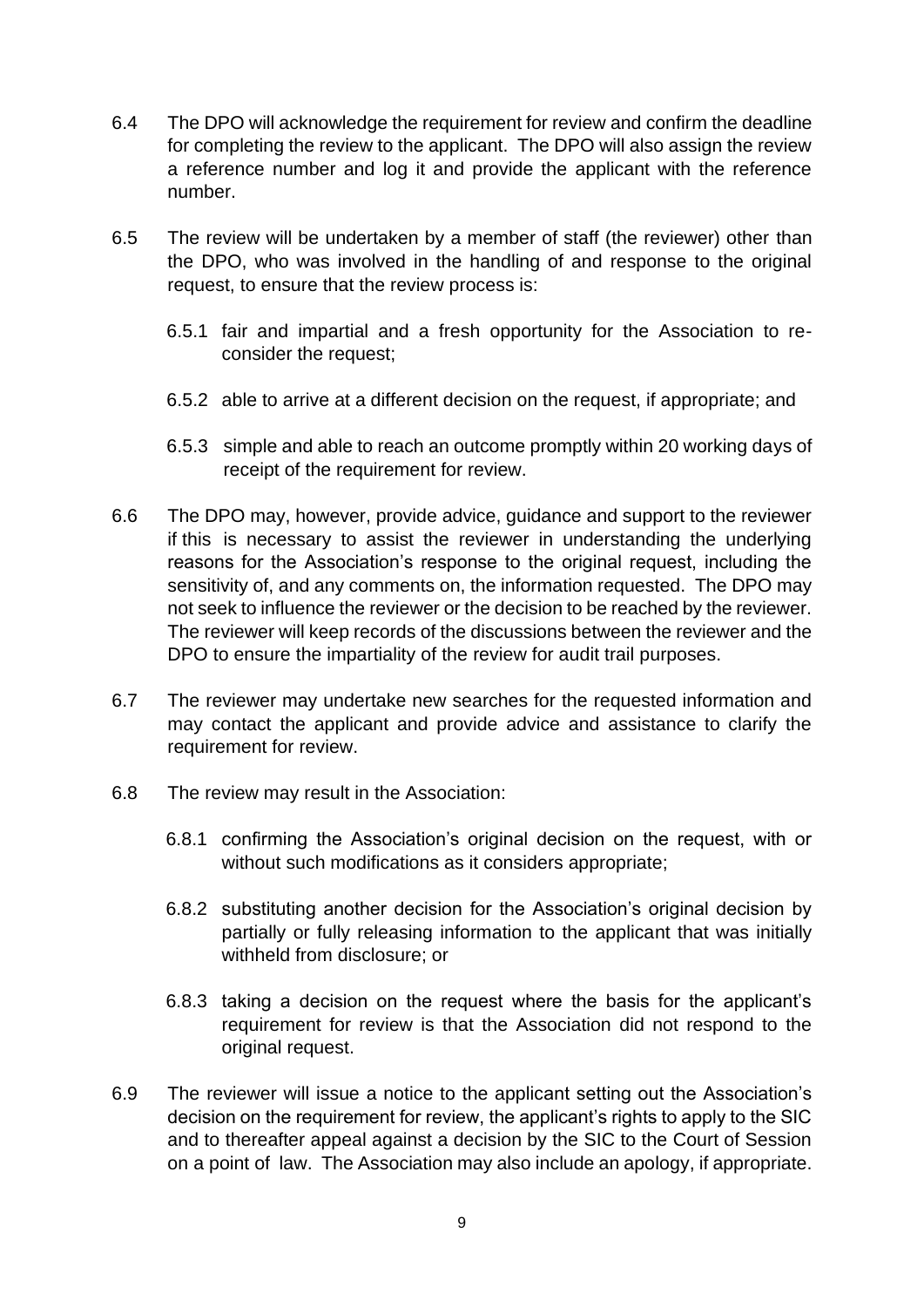# **7. Record keeping**

- 7.1 The Association will keep detailed records related to requests for information made to it, including:
	- 7.1.1 information about the applicant;
	- 7.1.2 nature of the request for information, including whether the request was a FOISA or EISRs request;
	- 7.1.3 steps taken to retrieve information relevant to the request, including searches undertaken in electronic and paper files and consultations with third parties (including the outcome of such consultations);
	- 7.1.4 concerns and other issues highlighted by staff and third parties regarding the disclosure of information;
	- 7.1.5 notes on decisions on the application of exemptions;
	- 7.1.6 procedure followed at review stage, including the outcome of the review;
	- 7.1.7 whether the request for information and requirement for review were responded to within the relevant timescales;
	- 7.1.8 whether a fee was charged and the level of the fee; and
	- 7.1.9 if there was an application to the SIC and any action taken by the SIC. If the outcome of an application to the SIC was that the Association was required to take steps to comply with FOISA or the EISRs, the steps taken by the Association and when they were taken will also be recorded.

### **8. Records management**

- 8.1 The Association may not refuse a request for information on the ground that it is unable to locate the information that is the subject of the request because of a lack of appropriate records management within the Association.
- 8.2 Staff must comply with the Records Management Procedure in creating and maintaining complete, accurate, up-to-date and accessible records of the information relevant to their work at the Association. Staff must also comply with the Data Retention Policy and destroy or dispose of information when it is no longer required to be held by the Association.
- 8.3 The Association will complete regular information audits on a functional basis to catalogue the information that it holds, why that information is held and where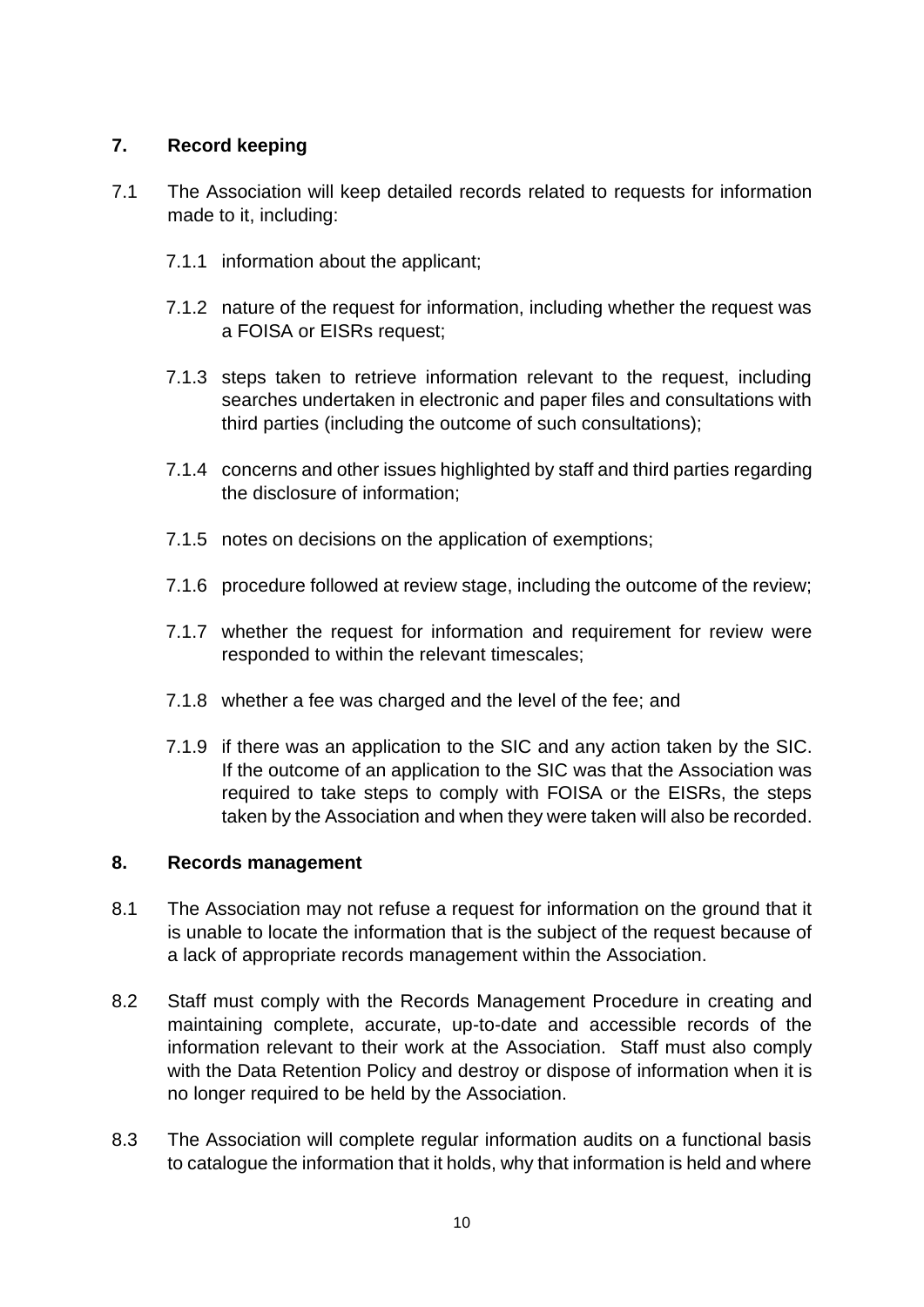it is located. This will assist in ensuring that requests for information are processed efficiently and that all available information is disclosed to the applicant.

### **9. Reporting**

- 9.1 The DPO is responsible for compiling statistics on the Association's performance under FOISA and the EISRs and reporting them to the Senior Management Team and the Committee upon request.
- 9.2 The DPO will also submit quarterly reports to the SIC.

## **10. Review and updates to this procedure**

10.1 The Association will review and update this procedure and may amend, update or supplement it from time to time and at least every 3 years or earlier, if required by changes in legislation.

Last updated: September 2019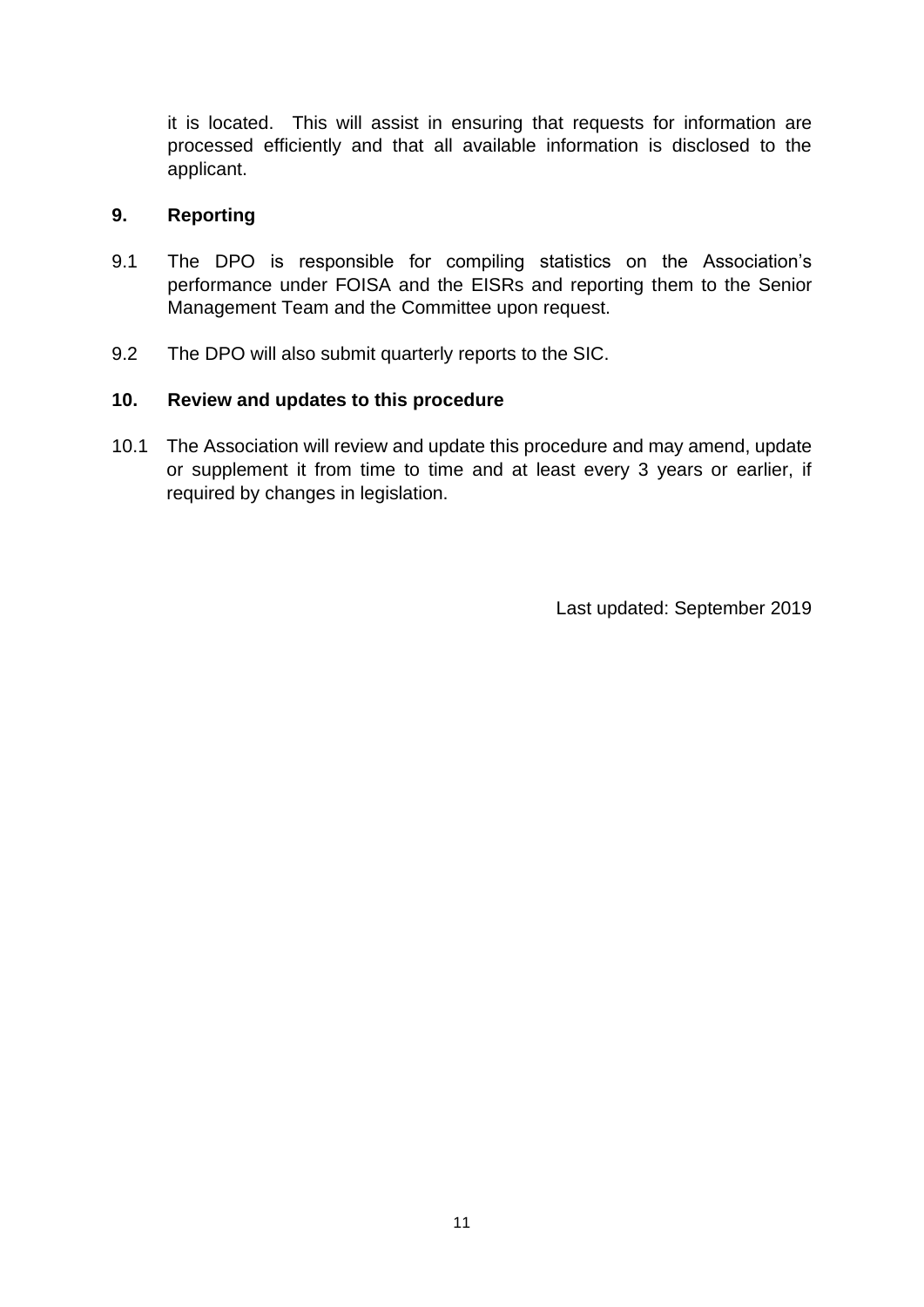| <b>APPENDIX 1: FOISA EXEMPTIONS</b>                                          | <b>Absolute</b> | Non-<br>absolute | <b>Substantial</b><br>prejudice |
|------------------------------------------------------------------------------|-----------------|------------------|---------------------------------|
| Information otherwise reasonably accessible to the applicant by other means  | Y               |                  |                                 |
| Prohibition on disclosure by law                                             | Y               |                  |                                 |
| Confidential information obtained from a third person                        | Υ               |                  |                                 |
| Information contained within certain court records                           | Y               |                  |                                 |
| Personal data                                                                | Y               | Y <sup>1</sup>   |                                 |
| Information intended for future publication (within 12 weeks of the request) |                 | Y                |                                 |
| Relations within the United Kingdom                                          |                 | Y                | Y                               |
| Formulation of Scottish Administration policy                                |                 | Y                |                                 |
| Effective conduct of public affairs                                          |                 | Y                | Y                               |
| National security and defence                                                |                 | Y                | Y                               |
| International relations                                                      |                 | Y                | Y                               |
| Commercial interests and the economy                                         |                 | Y                | Y                               |
| Investigations by Scottish public authorities                                |                 | Y                |                                 |
| Law enforcement                                                              |                 | Y                | Y                               |
| Legal professional privilege                                                 |                 | Y                |                                 |
| Health, safety and the environment                                           |                 | Y                |                                 |
| <b>Audit functions</b>                                                       |                 | Y                | Y                               |
| Communications with the Royal household and the granting of honours          |                 | Y                |                                 |

 $^1$ The exemption for personal data is very complex, containing some absolute and non-absolute elements. Staff must always seek advice from the DPO before applying this exemption.